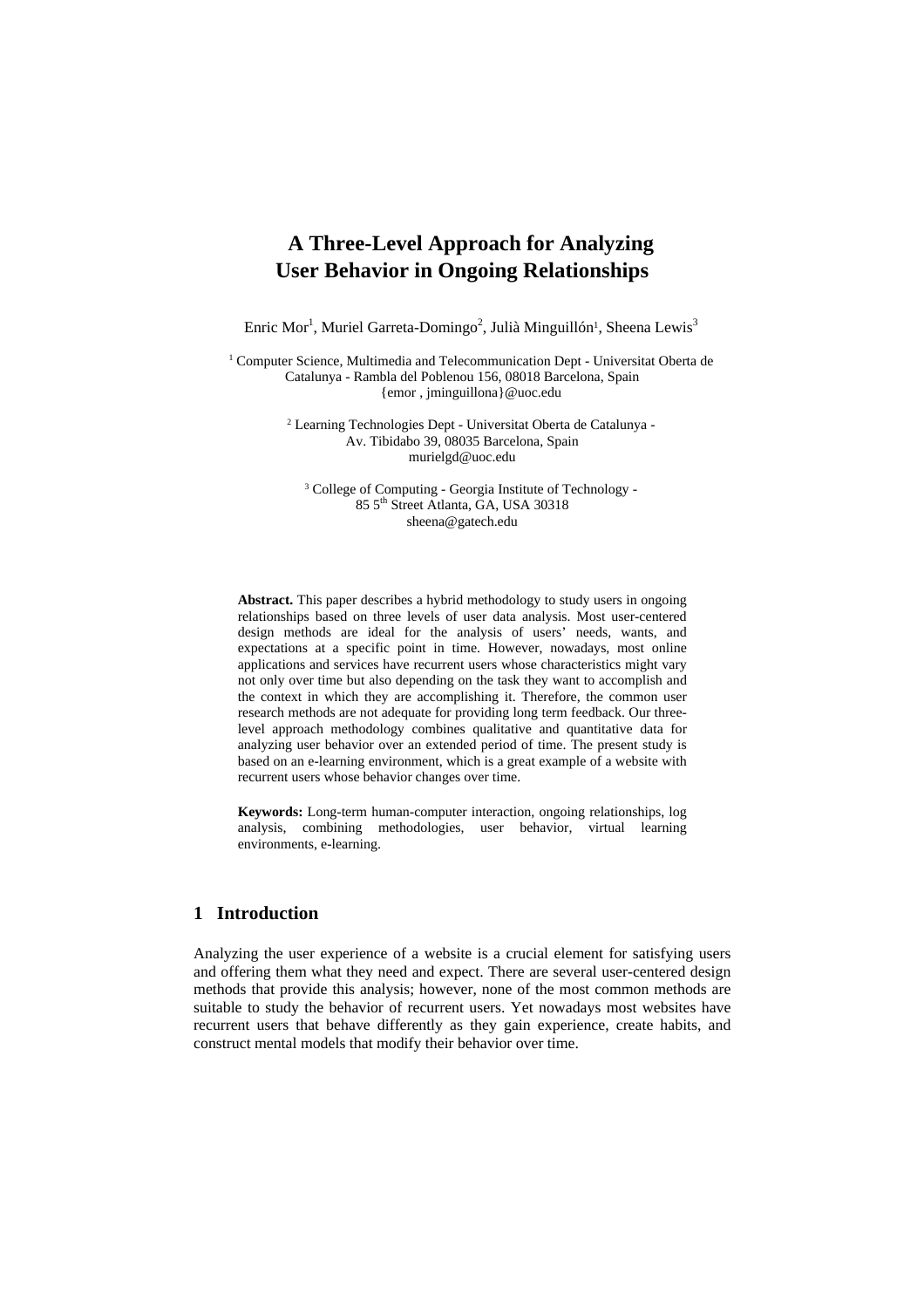In this paper, we define a new hybrid methodology that combines some of these methods together with usage data and log analysis. Initially, it has been developed and used in order to study users in an e-learning environment. However, it is useful for other online applications where users log in to seek information and to develop different tasks over time such as corporate intranets, on-line banking or e-commerce sites. The three levels of analysis of the proposed methodology are based on the study of user behavior during different time periods, and therefore, with users trying to accomplish different goals. Hence, the analysis levels are classified depending on the usage data collected [9], the time span taken into account - short term, mid term and long term – and the user's goal.

This three-level approach helps designers understand the behavior and attitude of users both at a specific point of time and over different time periods, as well as how mixing usage data with common user research methods provides richer and more specific information about users' behavior and system usage than using these methods independently. In the case of virtual e-learning environments, this approach allows an accurate analysis and gives a complete view of system usage and student behavior because at each level the user's goals can be learned and correlated with the data analysis. As mentioned earlier, this three level method can be also applied in other interactive environments providing good results and information about users' behavior and system

This paper is organized as follows: Section 2 describes the importance of long term user-centered design and an overview of the existing research related to our framework. Section 3 describes a three-level framework for study user behavior in virtual environments. Section 4 presents the application of the three-level framework in the UOC virtual campus environment. Finally, the conclusions drawn from this research and future research are summarized in Section 5.

### **2 Long term user-centered design and related work**

Most websites are built with the intention of providing a good user experience, which will encourage users to return. In fact, a website that provides users with desired services as well as a good design may flourish for months, even years. Clearly, evaluations must be conducted in order for designers to determine user satisfaction. In fact, most companies use traditional summative evaluation methods. However, these types of evaluation methods provide data from users' initial reaction to the website (i.e. information at a single point in time). Yet, users' experiences change over continued use of a website because users become accustomed to the system, which may lead for them to behave differently than during their initial visits. Analyzing this change would help designers understand the changes in user needs, identify usability problems, and recognize ways to improve the user experience as well as how to keep them engaged. Therefore, designers should not only consider performing traditional user evaluations after initial deployment but also applying user-centered design (UCD) techniques over an extended period of time.

Performing long-term UCD methods is not a new concept. In fact, long-term UCD methods have been used to identify the transition from novice to expert users on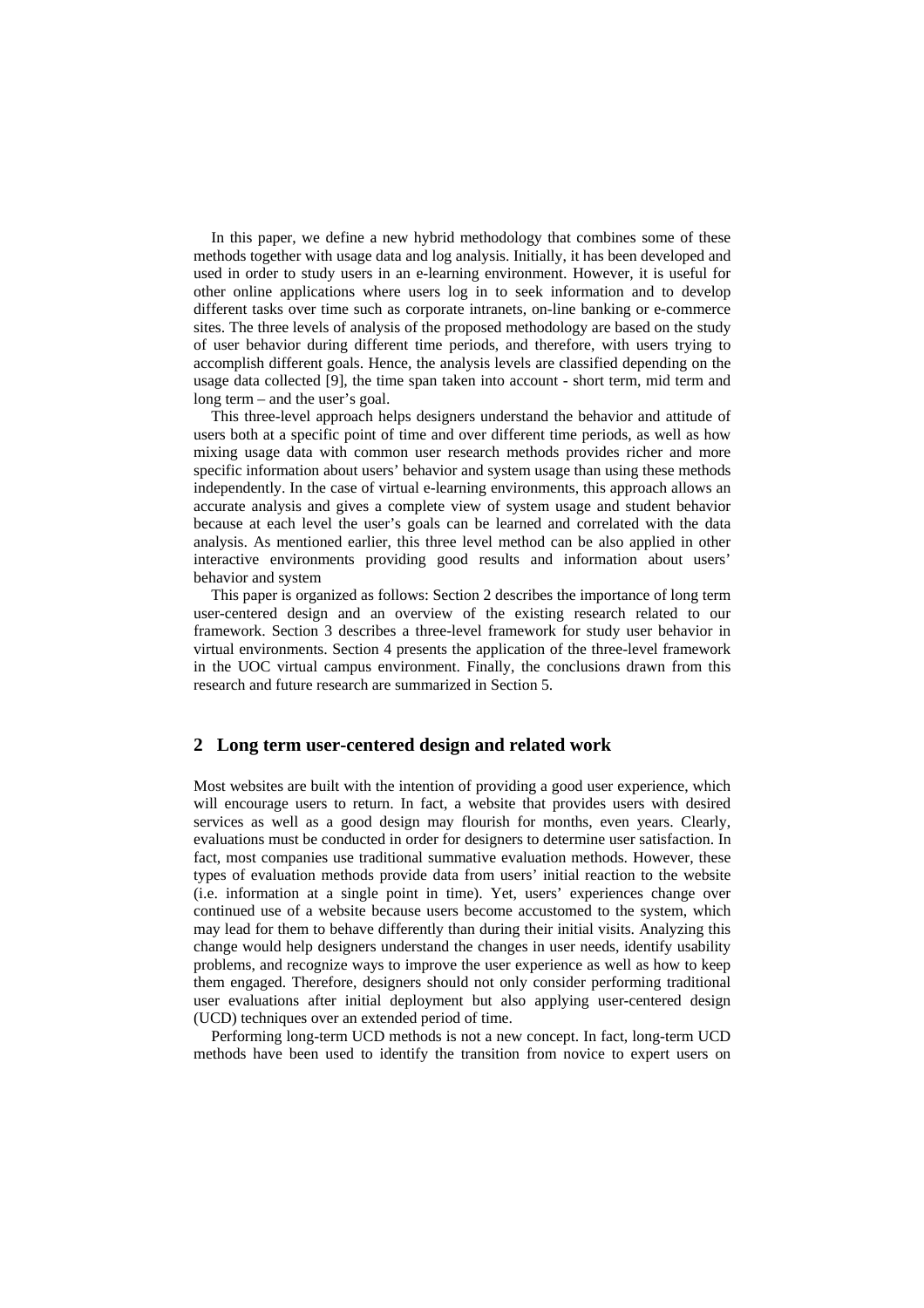systems after deployment [19, 20]. Understanding the transitions between novices and experts is important since many times if novices do not transition to experts, they may become frustrated and less likely to continue to use the system. With this information, systems can be built to transition novices to experts in a shorter period of time [19]. Much of the research that has been performed in this area has focused on cognition [15, 19, 4] without considering user intentions with the system. Additional research performed identifies experts in the laboratory settings performing specific tasks [6]. Nevertheless, using predefined tasks does not allow data to be gathered about tasks performed in the real setting, which are aligned with the users' overall goals.

Clearly, log file analysis affords evaluation of users in the real setting after deployment in order to provide understanding of user navigation and real interface usage data [2]. Many studies have concluded that knowing user behavior can positively increase the effectiveness of web design [12]. Additionally, the methods in how to extract information from users into logs files have been extensively been explored [9, 22, 11]. However, log analysis provides quantitative results, which can be significantly enriched by including qualitative data during analysis. Thus, we propose a combined methodology in order to provide a more enlightening understanding of the user behavior as well as design implications in order to improve the user experience.

Other research uses remote user testing to gather data after deployment in a realistic setting. Providing self-reporting tools to allow users to identify critical incidents during normal system use can help make usability improvements [8]. Additionally, remote user testing has been used to create logs in order to view user behavior and patterns [16]. Yet, our study differs in that we aim to merge quantitative and qualitative methods to view how the user achieves his/her goals in order to improve the user experience as well as usability.

# **3 Three-level user analysis framework**

Our proposal is based on a three-level framework for user behavior analysis with an emphasis on navigation paths. Three different user navigation and behavior patterns levels are usually distinguished, namely short term, medium term, and long term. From a navigation and HCI perspective, these levels are deemed as session level, activity level, and wish level, respectively. Our focus is on the users' knowledge and how to model their successful navigation behavior paths for each of these levels. The analysis of the user behavior at each level provides relevant information for constructing a user model and allows gathering three levels of information that can be utilized to gain insight about the users and evaluate system usage, and therefore improve the system. At each level, the quantitative information obtained is combined with qualitative information gathered from UCD methods [7].

The three-level user analysis framework is a long-term UCD methodology that decomposes user analysis in different periods of time. This decomposition provides practically constant feedback on user behavior while also enriching analysis over time. This analysis technique can also complement more traditional methods that provide information of a point in time.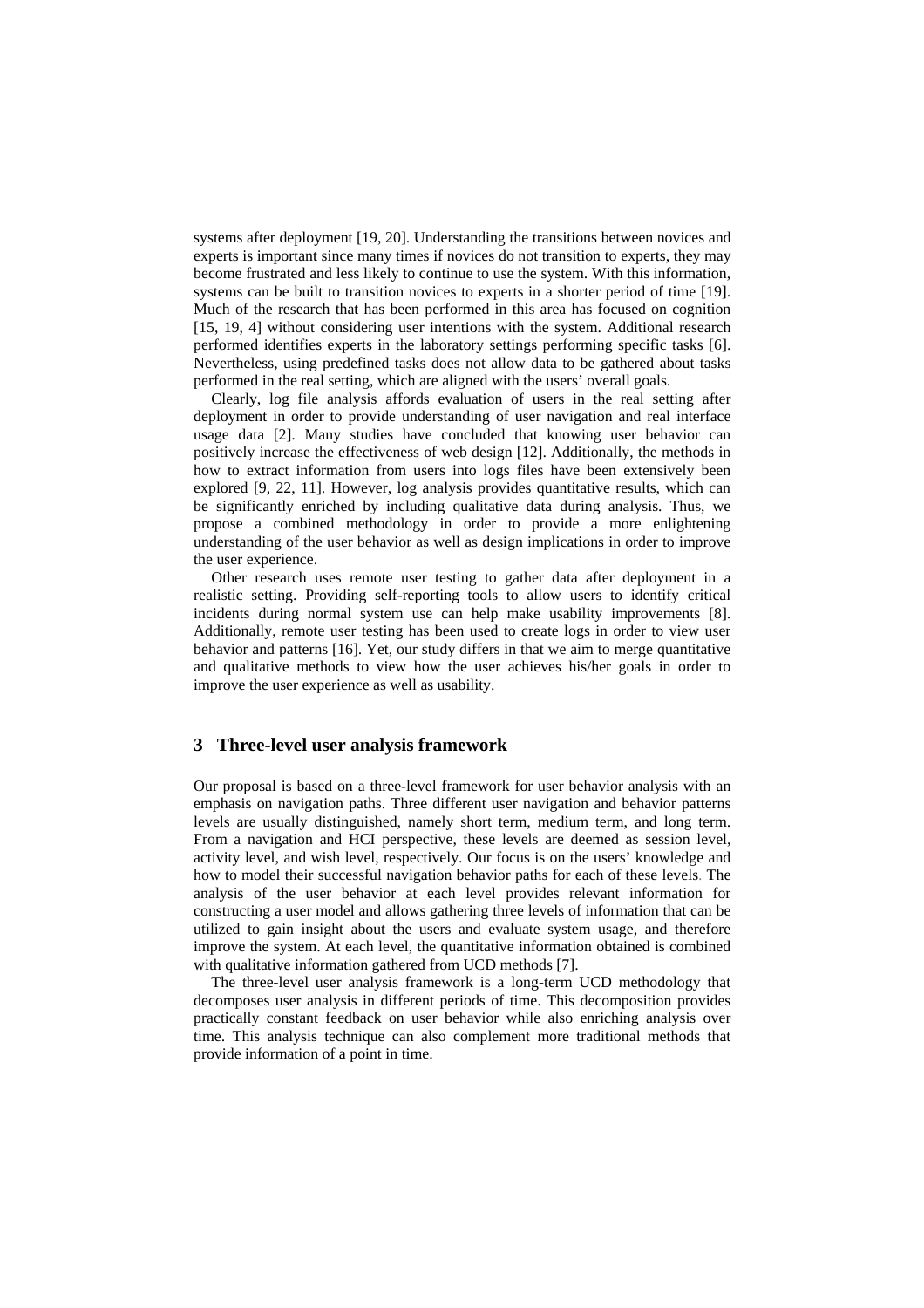Within the context of e-learning, in which we have tested our framework, the methodology provides information about what students actually do in virtual environments. Our methodology is hybrid in two ways: 1) it merges qualitative and quantitative data and 2) it combines navigation and log analysis data with the user's "external" data. By external in the context of e-learning, we mean socio-demographic and academic data. Conversely, in an e-commerce environment, for example, the external data would be socio-demographic and purchase data.

Although our methodology can be extrapolated to any websites with recurrent and registered users, it needs to be adapted to the specificities of each context. In our case, in order to analyze e-learning environments, the three levels are session level, academic course level and lifelong learning level. These three levels arise in a natural and hierarchical way from the use that the students make of the virtual environment and the distinctive dynamics of their learning and training activities when carrying out online distance studies. That is, the session level captures the way users navigate with particular goals in mind and it considers each student log into the virtual learning environment. The mid term level is the academic semester level and takes into account the single user sessions in a continuous flow during the course duration; this typically ranging from a few weeks to a few months. The long term level takes into account how students evolve from the beginning of a degree until they successfully finish it; this level can span from a few semesters to several years.

In a virtual learning environment, knowing what users do and how they navigate is even more important than knowing how they should navigate and which actions they should perform. Therefore, at each level of study, user navigation and behavior must be regarded in relation with the navigation and behavior models used when the elearning environment and the courses were designed. Thus, the virtual learning environment can be measured and new, unexpected facts can be discovered.

### **3.1 Short term level**

The first level is called session level, the shortest period of time of the three levels. There are two main expected results from the short term level analysis. The first result is a system usage analysis by means of user navigation paths and a grouping proposal of these paths into patterns. The second is the information from combining the navigation patterns with qualitative and contextual data.

The data collected and used in the session level is the lowest unit of information, which can be utilized for analysis as a standard log file. When users navigate through an interactive web environment, their selections are recorded, which can be later analyzed for modeling purposes [13, 9]. Most of this information is collected by the web servers in the form of server log files, usually according to the Apache Common Log Format. This includes the actions performed, the information accessed, and the path users traversed to arrive at certain points. Since the standard log files do not provide enough data [3], our approach includes a marking strategy in order to capture accurately the user navigation paths. This strategy has been previously described in [18] and differentiates action based and content based marks.

The analysis performed in this short term level is oriented to obtain user navigation paths and patterns. These navigation paths demonstrate what users really do in the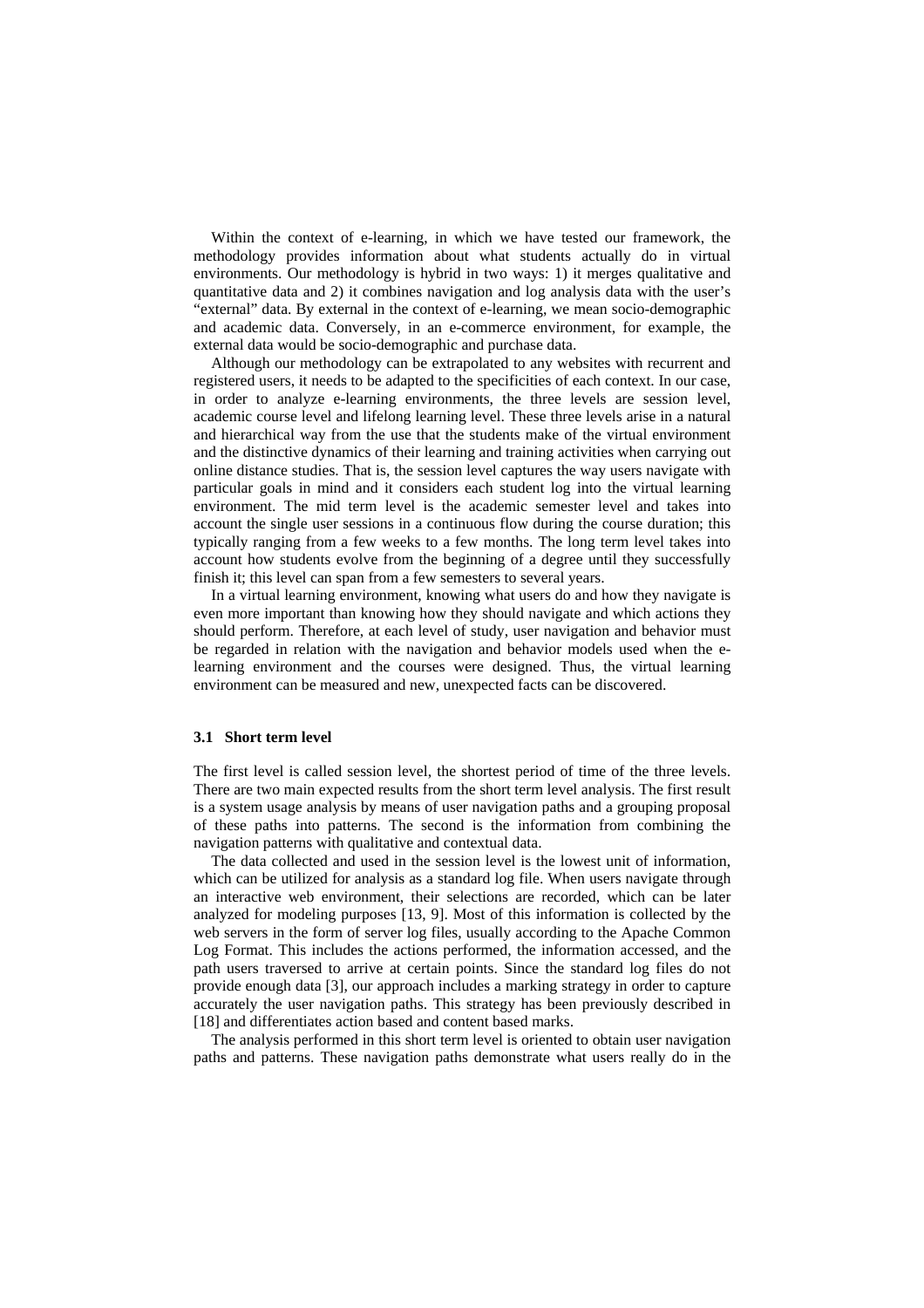virtual environment but not what they intended to do. Hence, the navigation patterns are combined with qualitative data obtained from UCD methods, especially inquiry methods such as interviews, focus groups, and surveys. Moreover, inspection methods such as cognitive walkthroughs are also used. On the other hand, there also goals that we can assume and that provide qualitative data that can be combined with navigation patterns. At this level, this data is very useful for the analysis of usability problems. Therefore, the user behavior and navigation data obtained in this level can be used to evaluate and improve the usability [9, 11] of the system. As a complement to the qualitative data and the goals that can be assumed by the system designers, we can gather specific information on the user's goal and context by directly asking the user after logging in. It is important to note that this technique can not be used too persistently but instead should be used as a confirmation tool. Results of this level are discussed in the next section and in [18].

### **3.2 Mid term level**

The second level is the activity level. The time span of this level depends on the interactive environment or the application being analyzed. For example, in an elearning context, the activity level is the analysis of the user's progress during a course. In the case of a banking website, the activity level can be a monthly period, from one pay check to the next.

At this level, we do not ask for the user's goal but instead, we assume the goal. For instance, we assume that most students want to learn the course contents in order to pass the course evaluation activities. The activity level is obtained from the addition of all session data during a specified amount of time. The goal and context defined by the user at each session is used to classify sessions and define patterns of users' behavior. This second level informs designers and developers about the user experience and how the user's goals correlate with the stakeholders' goals.

### **3.3 Long term level**

The wish level is the third level, and the user's goal here is to accomplish the task they had in mind when he or she initiated the relationship. In an e-learning environment, the goal is both learning and obtaining a degree. The wish level considers the evolution of activity levels data and classifies them according to the goal and the result obtained by the user. This last level of analysis is important in order to learn about the long term user experience and users' fidelity in the sense of a lifelong relationship with the institution.

As previously mentioned, in an e-learning environment, those three levels are concretized as session level, academic course level and lifelong learning level. The information obtained at the session level is used to increase the system's efficiency and learn how students navigate in the site and how it correlates to their stated goal. At the course level, the data is essential from an educational point of view: it is used to match the instructional issues and the course itineraries with the student behavior. With the lifelong learning level, we analyze how students evolve from the beginning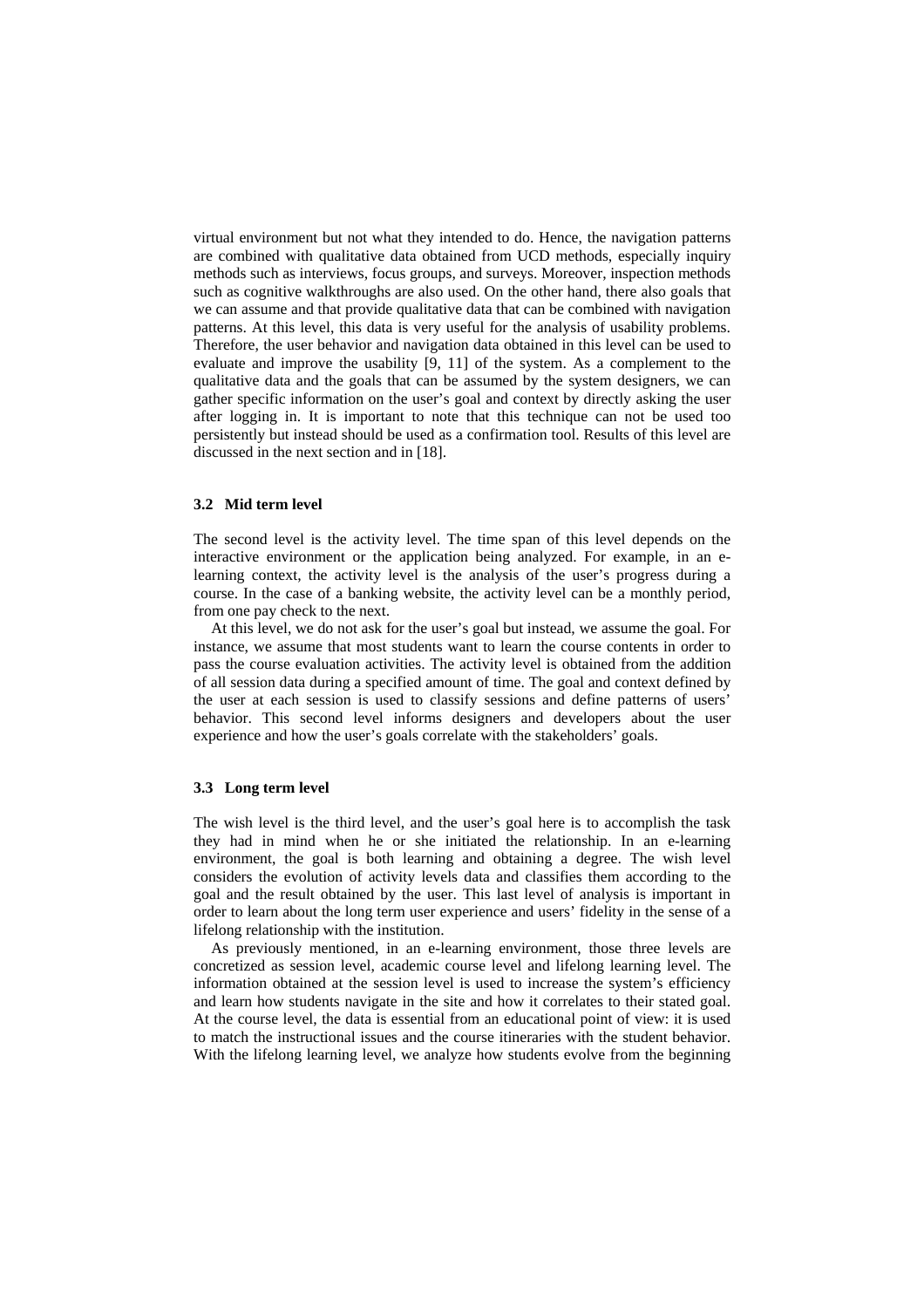of their studies and we obtain successful paths between courses. In turn, this information is used to decrease student dropout and to improve the student learning experience.

Studying the user activity using this three level method in a virtual e-learning environment allows an accurate approach and gives a complete view of system usage and student behavior because at each level the user's goals can be determined and correlated with the data analysis.

# **4 Our context: UOC's student behavior**

The Universitat Oberta de Catalunya (UOC, in English known as Open University of Catalonia) is a completely online university which offers 20 official degrees, several graduate programs and post-graduate studies, and a doctoral degree, with more than 40,000 students and more than 2,500 people, including instructional designers, teachers, tutors, academic and technical staff. The UOC virtual campus is an integrated e-learning environment, which allows users to communicate with each other using a mail system with complete timetable independence, using an asynchronous approach. Other features of the virtual campus include an personal schedule, a news service, virtual classrooms and laboratories, a digital library and other e-learning related tools. UOC has a student centered pedagogical model that ensures a guided learning path through the use of selected learning resources, according to the experience of a team composed of instructional designers, usability experts, and teachers. In addition to this student centered pedagogical model, a learner centered design perspective is used to design and evaluate the virtual campus environment and tools.

Within the UOC virtual campus, each subject has a virtual classroom with all the needed elements for the development of the teaching and learning process: e-mail, access to documentation, the activity based teaching plan, access to evaluation results, access to the teacher board, forums, debates, etc. The virtual campus classrooms are the meeting point of the different learning activities. The teaching plan is a document which summarizes all the learning activities the students must carry out in order to follow the proposed learning path, helping them to achieve the learning goals and competences developed by each subject.

In any virtual learning environment, such as the UOC virtual campus, the student behavior can be collected and analyzed using web mining techniques [5]. The data analyzed will be very useful for following the student behavior and for adjusting the formative proposal to students' needs. In order to offer learning paths according to the student behavior, these types of studies are proposed as basic tools for capturing the real intentions of learners in the virtual campus. For instance, it is very important to know the actual enrollment behavior of students in the Computer Engineering degree (a two year program) in order to redesign the requirements and the recommendations given to students. Similarly, dropout is also an important issue which may be better understood if relevant variables are identified, such as undesirable combinations of difficult courses, which may be the cause of frustration and eventually withdrawal from the course or university.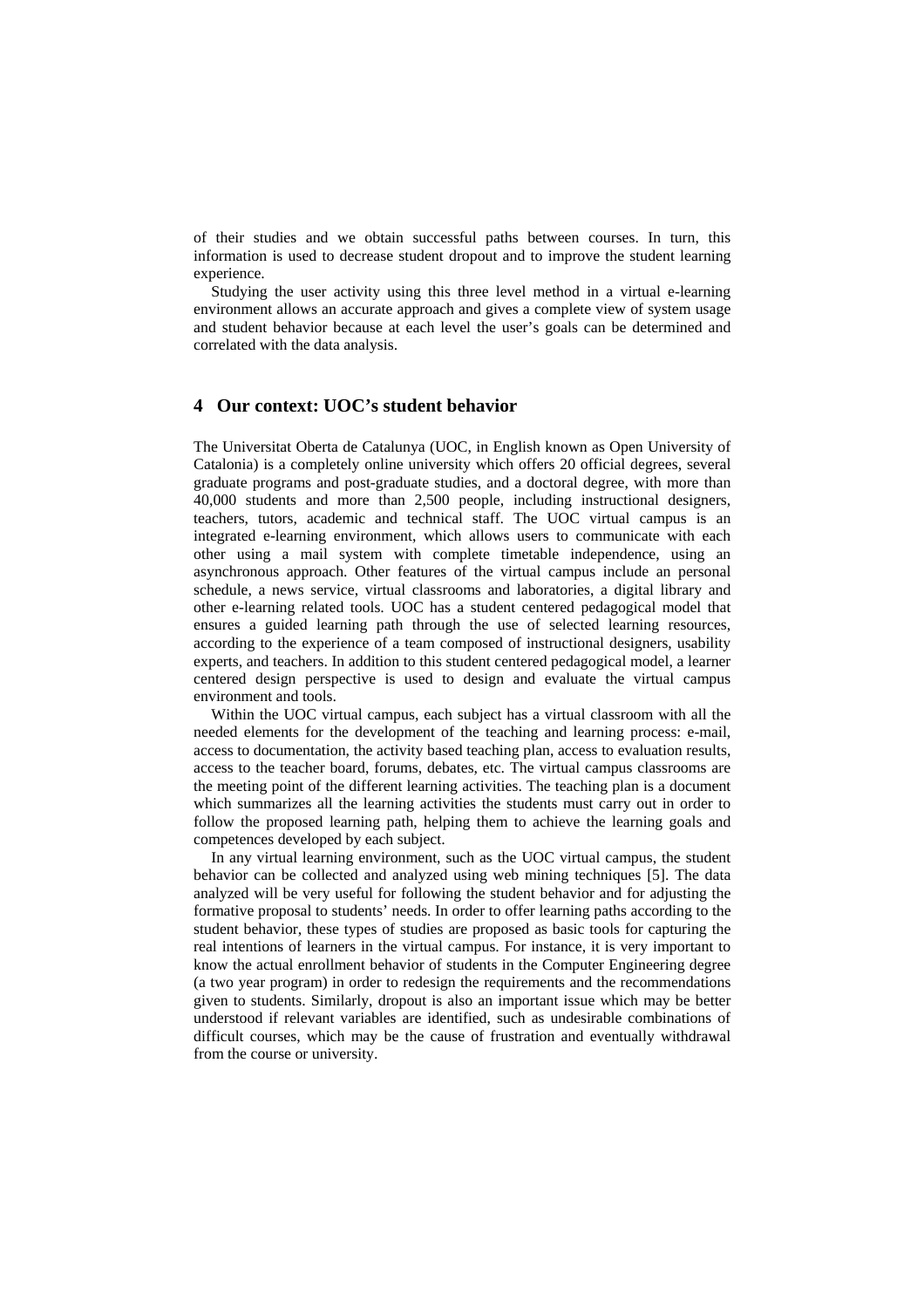In order to show the possibilities of applying the proposed methodology to the particular case of the UOC virtual campus, we describe several experiments designed to capture user behavior and to find relationships between user navigational behavior and user experience in a virtual learning environment. This list of possible experiments is by no means exhaustive. It is only a starting point for analyzing user behavior in virtual learning environments and the possible relationships with other key aspects of user experience and satisfaction, which are strongly related to academic performance and dropout, two very important issues.

## **4.1 Short term level experiments**

In this level, a simple experiment has been designed to study user behavior when logging into the virtual campus and navigating between the different sections available from the initial starting page. Basically, when a student logs into the virtual campus, he or she has access to several areas: the mailbox (denoted MAIL), the list of their current courses (LIST), the discussion boards for each course (BOARDS), the virtual classroom space (CLASSROOM), other secondary areas including the digital library (OTHER), and simply exiting the virtual campus (EXIT). We are interested in analyzing how students' behavior evolves along the academic semester, in order to determine whether the initial page should be adapted to each student's profile or not. Actually, the starting page is often redesigned to accommodate users' preferences, according to the results of qualitative studies using focus groups and other techniques. Nevertheless, it is interesting to understand real users' behavior because the initial web page could be automatically adapted to capture the expected behavior according to special dates (e.g. at the beginning or the end of the academic semester).



Figure 1. From left to right, first action taken by students from the initial web page the first day of the semester, the day before the face-to-face meeting and the day before the end of the semester.

Figure 1 shows the initial action taken by students once they log into the virtual campus for three different days, selected because of their importance. The first day of the semester, students are expected to go to the boards to read the welcome messages and initial directions given by teachers, while the mailbox is still not used at its possible potential as a communication tool. The mailbox is more and more accessed as students evolve along the academic semester, while message boards follow the opposite behavior, as expected. Notice that at the beginning of the academic semester, a few students (5.3%) refresh the initial page, seemingly because they are waiting for the teacher to provide them with the appropriate directions (keeping in mind that it is an asynchronous communication model). On the other hand, LIST (a direct access to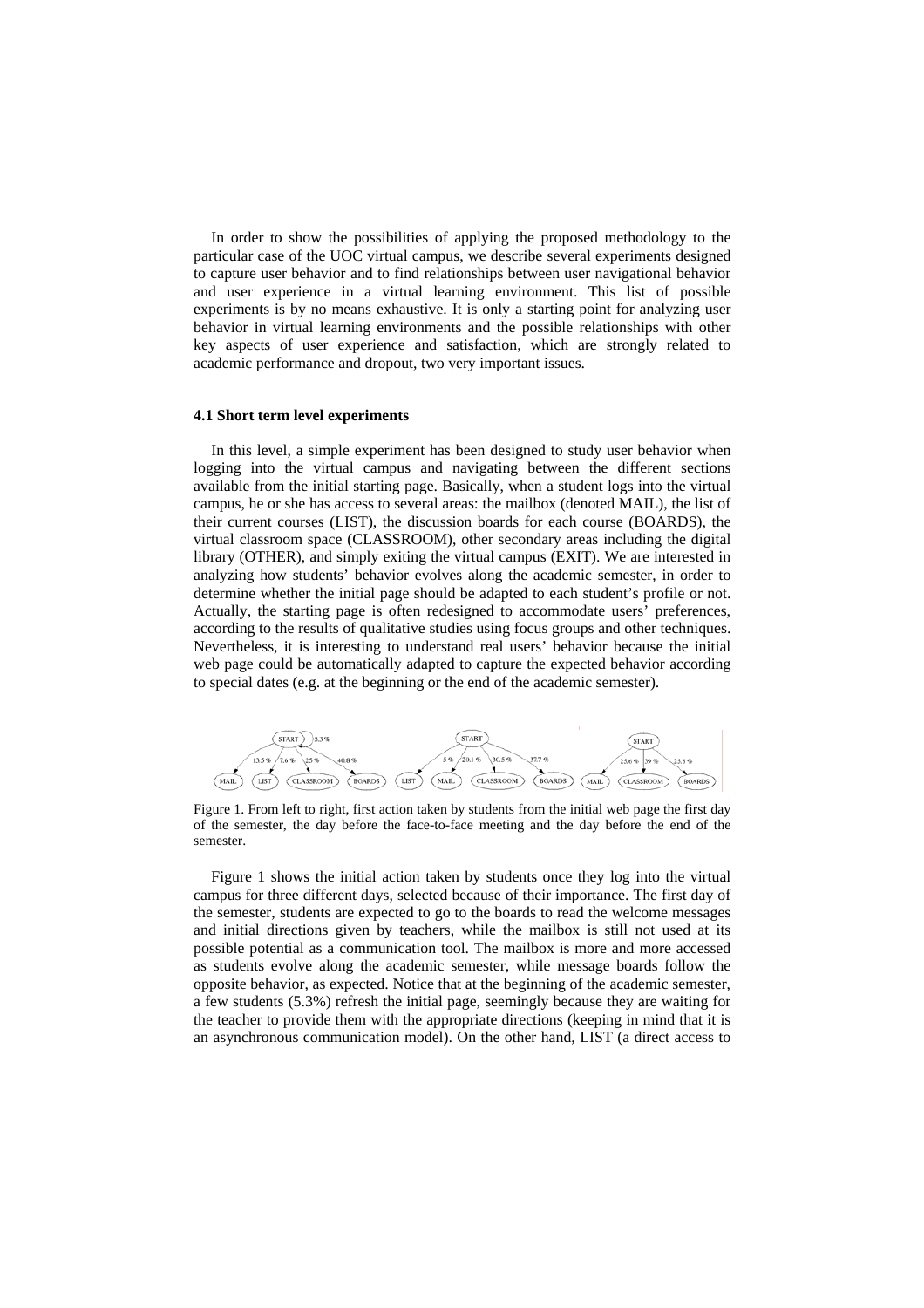the list of subjects) is no longer accessed the last day of the academic semester, as expected since students have already completed their required activities.

This experiment shows that all the "expected" behavior can be really captured and integrated into the virtual campus. The figures are statistically significant, as 14,616, 8,732 and 9,641 different students (in the Catalan virtual campus, enrolled into any of the official degrees) have been uniquely identified. Thus, the virtual campus is a potential user behavior laboratory that can be used to study many different aspects related to the learning process and the design of the virtual learning environment both from a pedagogical point of view and from a UCD point of view.

# **4.2 Mid term level experiments**

Another interesting experiment, described in [1], shows the use of web mining techniques for predicting user behavior with respect to the relationship between the publication of a proposed exercise and the navigational patterns during the period available for a solution. In this case, our main goal was to analyze such user navigational behavior for extracting information that could be used to validate several aspects related to virtual campus design and usability but also to determine the optimal scheduling for each course depending on user profile. We intend to extend the sequencing capabilities of standard learning management systems to include the concept of recommended itinerary, by combining teachers' expertise with learned experience acquired by virtual campus usage analysis, in order to incorporate personalization capabilities into the virtual campus [17], and making the virtual campus a truly intelligent tutoring system.

### **4.3 Long term level experiments**

Finally, in the long term level, it is important to analyze the decisions taken by students with respect to their learning path and creating their own curricula, in order to see whether all the recommendations given by teachers, tutors, and administration are truly understood and properly used. In order to analyze the students' behavior at this level, we have carried out a simple experiment which shows the reality regarding how students enroll into the offered subjects at each academic semester, showing the differences between the official and the real learning pace for the Computer Engineering degree. Table 1 shows the number of students enrolled into mandatory subjects each semester according to the academic semester each subject is supposed to be done. This table has been generated using accumulated data from ten academic semesters, since Spring 2001 to Fall 2005.

In the first semester, students are supposed to enroll into four mandatory subjects and a few optional subjects, while a simple statistical analysis reveals that most students only take one or two subjects each semester. Among the vast amount of available subjects (the four proposed but also other subjects which can be taken as credits needed to fulfill the degree requirements), most students chose them from a limited subset, the four supposed to be taken and a few courses very different in nature; for example, one optional course in Computer Graphics and other optional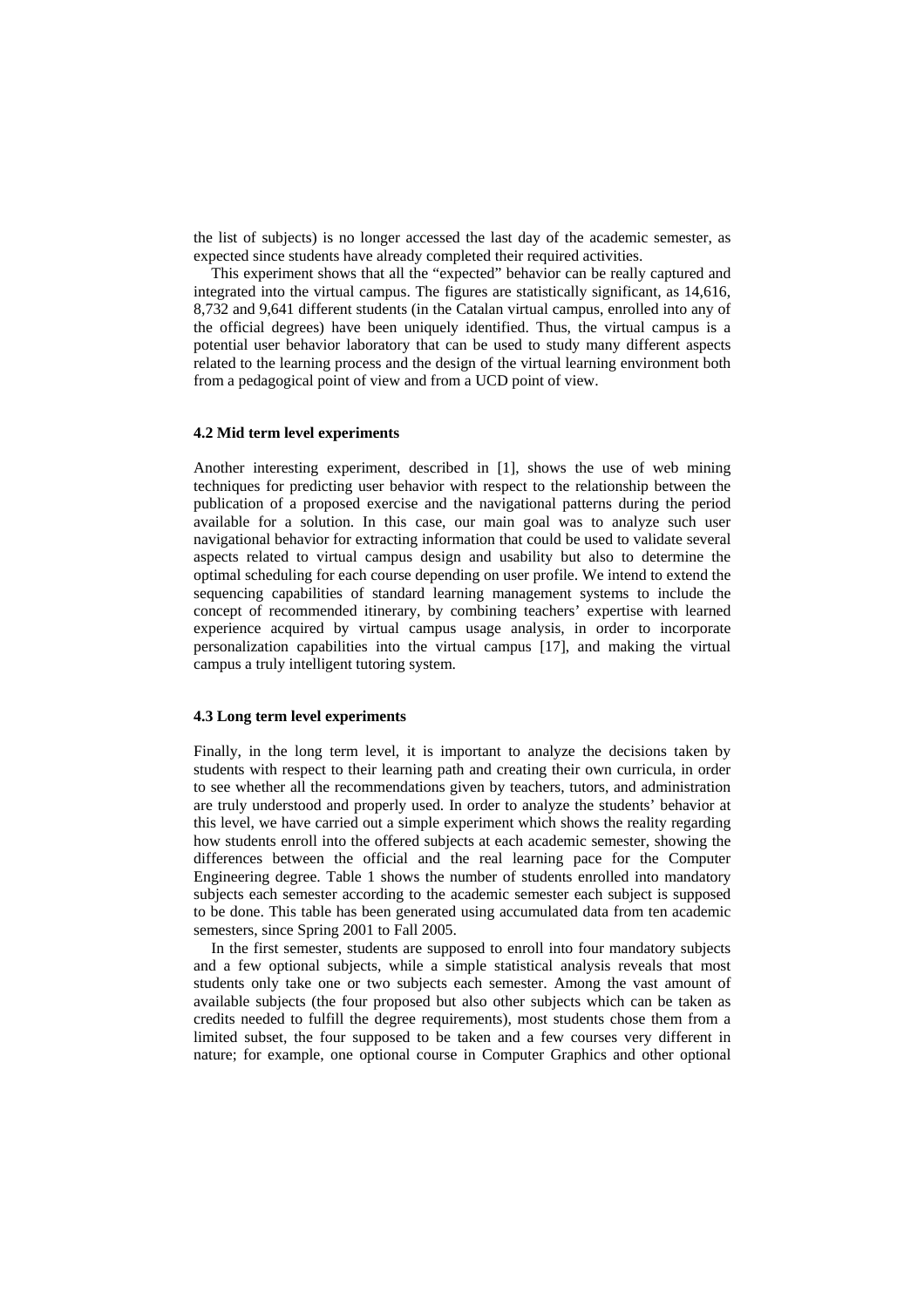Database course from the offer from the second semester. This fact reveals that some students have already acquired the basic competences in the technical degree and can advance faster in the Database specialization. Two subjects, one in Object Oriented Software Engineering (11) and other in Artificial Intelligence I (14) are the most popular, while other subject known to be difficult, Computer Architecture (13), is not likely to be chosen in the first semester.

|      | 1st sem. |     |     |     | 2nd sem. |    |    |    | 3rd sem. |    |    | 4th sem. |    |       |
|------|----------|-----|-----|-----|----------|----|----|----|----------|----|----|----------|----|-------|
| Sem. | 11       | 12  | 13  | 14  | 21       | 22 | 23 | 24 |          | 32 | 33 | 41       | 42 | Total |
|      | 472      | 178 | 77  | 389 |          | 31 | 8  |    |          | ◠  | 61 |          | 0  | 785   |
|      | 104      | 120 | 150 | 117 | 117      | 81 | 33 | 64 | 10       | 10 | 76 | 12       | 0  | 576   |
|      | 25       | 145 | 59  | 37  | 169      | 67 | 81 | 49 |          |    | 93 | 10       |    | 396   |
| 4    | 14       | 50  | 35  | 22  | 66       | 80 | 61 | 80 | 84       | 40 | 66 | 29       | 3  | 300   |
|      |          | 31  | 21  | 10  | 39       | 36 | 35 | 67 | 43       | 54 | 45 | 59       | 15 | 241   |
|      |          |     | 8   | 8   | 19       | 33 | 26 | 31 | 19       | 34 | 33 | 38       | 23 | 170   |

Table 1. Enrolment by semester according to each academic semester.

Other interesting fact is that students do not follow exactly the given recommendations for taking the courses. For example, Artificial Intelligence II (24) is supposed to be done after Artificial Intelligence I (14), but only 64 out of 389 possible students do it during the first and second semesters, while Compilers I (33) has been done by 230 students by the third semester but only 52 have enrolled into Compilers II (41) by the fourth one. The main reason is that students prefer to finish complete semesters instead of following the proposed paths for specialization. Another reason is that not all students pass the evaluation procedure and must retake course.

# **5 Discussion and conclusions**

Knowing what users do in a virtual environment provides invaluable data to their designers. Traditional user-centered design methods provide the knowledge of a point in time, but updating the knowledge over an extended period of time is as valuable as the short term information. User behavior depends on the user type, the users' goals, and the evolution of their relationship with the environment. Our three-level framework provides a methodology to clearly study this change.

Our experiments within the context of UOC show that it is possible to identify different paths depending on the time period of the analysis. Therefore, designers can use this information to improve the usefulness of the system, and consequently, the overall user experience.

In future studies, we plan to continue to perform more experiments, especially for the mid term and long term levels, for which we have gathered less data until now. Additionally, as we collect more data, we also plan to continue to combine both qualitative and quantitative data to do the analysis of each level.

**Acknowledgments.** This work has been partially supported by a Spanish government grant under the project PERSONAL (TIN2006-15107-C02-01).